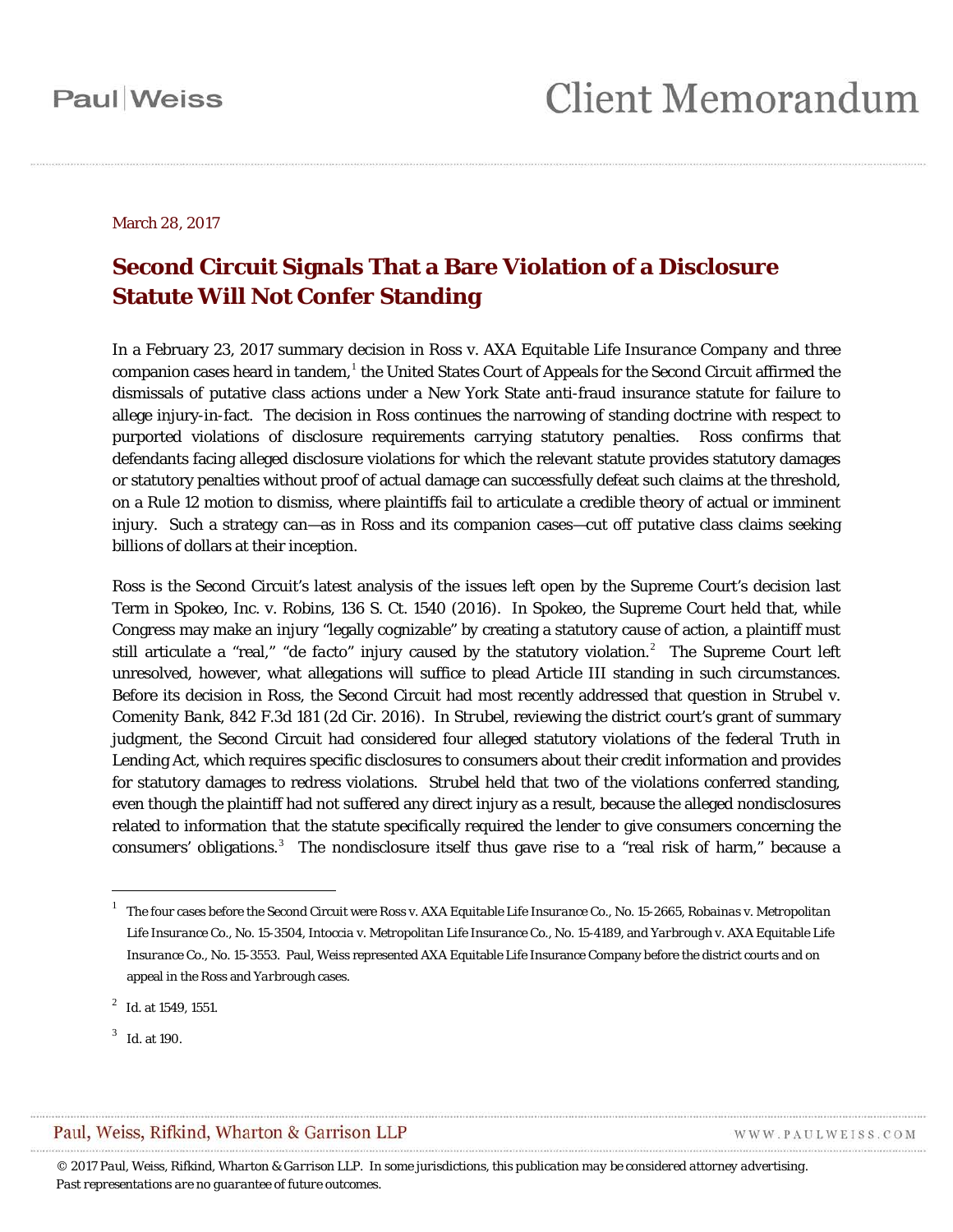consumer would be unlikely to meet obligations of which he or she was unaware. $4$  The other two violations, however, did not confer standing, because the plaintiffs did not allege that those violations could have adversely affected (or did so affect) their behavior and asserted no injury beyond the bare violation.<sup>[5](#page-1-1)</sup>

*Ross* builds upon *Spokeo* and *Strubel* by holding that a bare violation of a general anti-fraud statute—in *Ross*, New York Insurance Law Section 4226, which provides a private right of action against an insurer that misrepresents its financial condition—is not sufficient to invoke federal jurisdiction without a concrete injury-in-fact. The decision in *Ross* confirms that courts in the Second Circuit will take a hard look at Article III standing on a motion to dismiss when considering lawsuits that allege violations of statutes intended to police companies' disclosures, whether the laws in question require specific disclosures, as in *Strubel*, or generally prohibit misrepresentations, as in *Ross*. That the statute does not itself require actual damages is of no moment, because Article III standing is a constitutional requirement that a legislature cannot circumvent.

#### **BACKGROUND**

In *Ross* and its companion cases (collectively, the "Captive Reinsurance Cases"), the Second Circuit considered appeals from the decisions of three judges in the Southern District of New York dismissing four actions, all alleging violations of Section 4226. The cases challenged the defendant insurers' use of captive reinsurance, a common capital management tool in the life insurance industry through which an insurer cedes portions of its risk to an affiliate.

The plaintiffs filed these cases on the heels of a position paper issued in June 2013 by the New York State Department of Financial Services ("NYDFS") arguing that captive reinsurance places the stability of the broader financial system at greater risk and should be more stringently regulated (the "NYDFS Report"). In that paper, however, NYDFS did not find that any insurer it had studied had violated any statute or regulation, nor did it suggest that any of the insurers studied were facing any imminent risk of financial distress due to their use of captive reinsurance—but it noted that the use of captive reinsurance improved insurers' "risk-based capital ratios," a statutory measure of their financial strength, without actually increasing their capital.

Section 4226 provides a private right of action to any policyholder "aggrieved" by an insurer who has "ma[d]e any misleading representation, or any misrepresentation of [its] financial condition." N.Y. Ins. Law § 4226. An aggrieved policyholder may recover a statutory penalty in the amount of the premium paid to the insurer.

 $\overline{a}$ 

<span id="page-1-0"></span><sup>4</sup> *Id.*

<span id="page-1-1"></span><sup>5</sup> *Id.* at 191–94.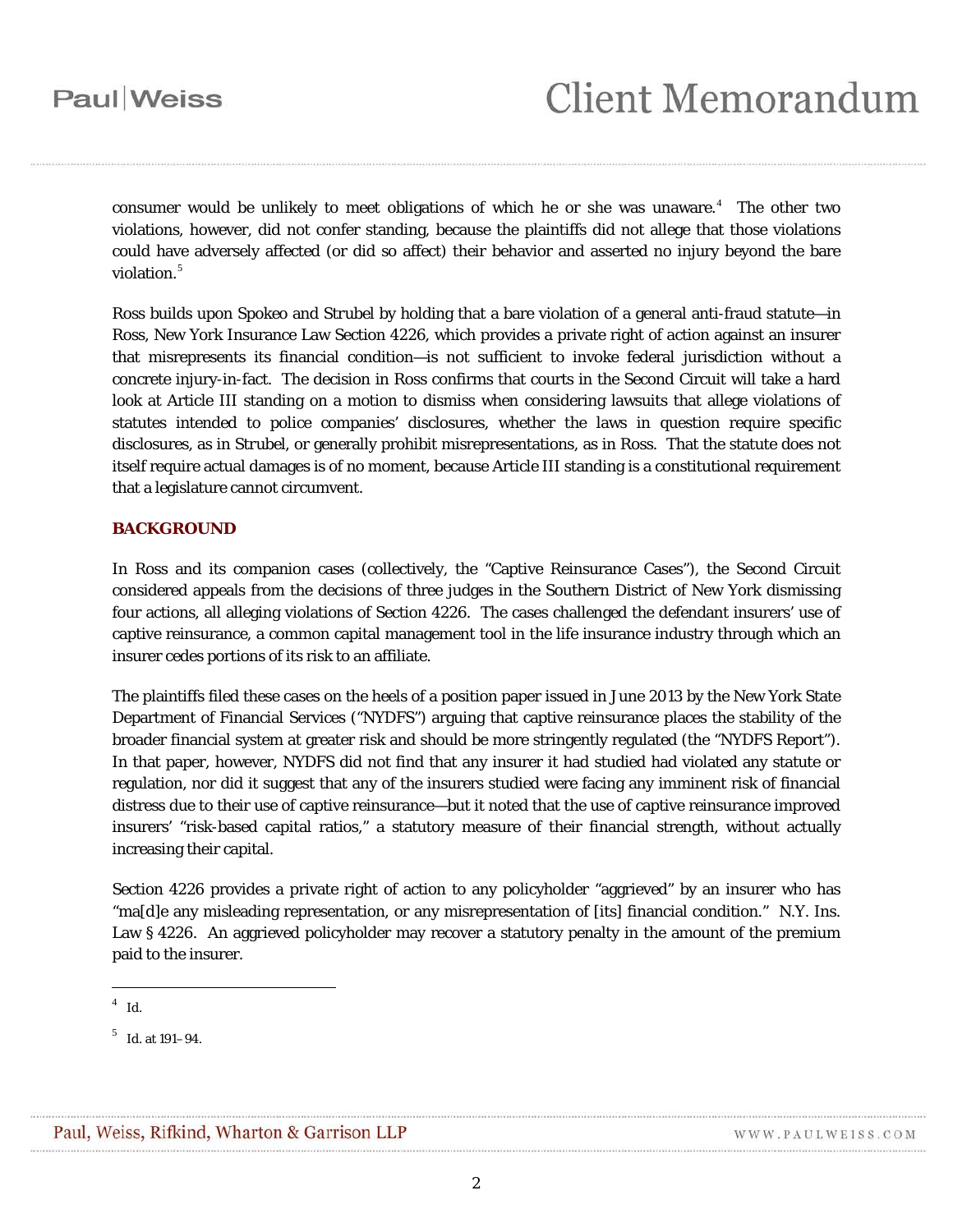The plaintiffs in the Captive Reinsurance Cases alleged on behalf of putative classes of policyholders that two insurers—AXA Equitable Life Insurance Company and Metropolitan Life Insurance Company violated Section 4226 by failing to disclose to NYDFS certain details of their captive reinsurance transactions, despite the absence of any specific legal requirement to do so. Notably, however, plaintiffs did not allege that they would not have purchased the policies if they had been aware of the undisclosed information.

Plaintiffs argued that the insurers' nondisclosure caused the financial metrics that the insurers reported to NYDFS, such as their risk-based capital ratios, to be misrepresented and claimed that the insurers were therefore less financially stable than represented. Plaintiffs hypothesized that in a severe economic downturn, the insurers would have less capital to meet their policyholder obligations than reported.

The Captive Reinsurance Cases were heard separately by three district court judges, and all were dismissed on Rule 12 motions on the ground that plaintiffs had failed to allege actual or imminent harm sufficient to satisfy the injury-in-fact requirement for standing under Article III.  $^6$  $^6$ 

#### **THE SECOND CIRCUIT DECISION**

On February 23, 2017, eight days after oral argument, the Second Circuit issued a summary order affirming the dismissals in all four cases. The court agreed with the district courts that the plaintiffs had failed to allege actual or imminent harm sufficient to satisfy the injury-in-fact requirement of Article III.

The panel first considered the plaintiffs' argument that the injury inherent in a violation of Section 4226, without more, could satisfy the constitutional requirement of injury-in-fact. The panel held that, as with the two violations in *Strubel* that were found not to pose any material risk of harm, "[t]he mere fact that an insurer may make a misleading representation does not require or even lead to the necessary conclusion that the misleading representation is material or even likely to cause harm," particularly where the plaintiffs had failed to allege that they would not have purchased their policies or that consumers generally would not have purchased their policies had they known the undisclosed information. *Ross* v. *AXA Equitable Life Ins. Co.*, No. 15-2665, 2017 WL 730266, at \*2 (2d Cir. Feb. 23, 2017) (summary order).

The panel in *Ross* also addressed plaintiffs' contentions that they were harmed by an increased risk that the insurers would not be able to pay their claims in the event of an economic downturn. Noting that the occurrence of such an economic downturn was itself speculative and but the first of many conditions that

 $\overline{a}$ 

<span id="page-2-0"></span><sup>6</sup> *Ross* v. *AXA Equitable Life Ins. Co.*, 115 F. Supp. 3d 424 (S.D.N.Y. 2015); *Robainas* v. *Metropolitan Life Ins. Co.*, No. 14-cv-9926 (DLC), 2015 WL 5918200 (S.D.N.Y. Oct. 9, 2015); *Yarbrough* v. *AXA Equitable Life Ins. Co.*, No. 15-cv-2585 (RJS), 2015 WL 6792225 (S.D.N.Y. Oct. 22, 2015); Order, *Intoccia* v. *Metropolitan Life Ins. Co.*, No. 15-cv-3061 (DLC) (S.D.N.Y. Dec. 2, 2015), Dkt. No. 44.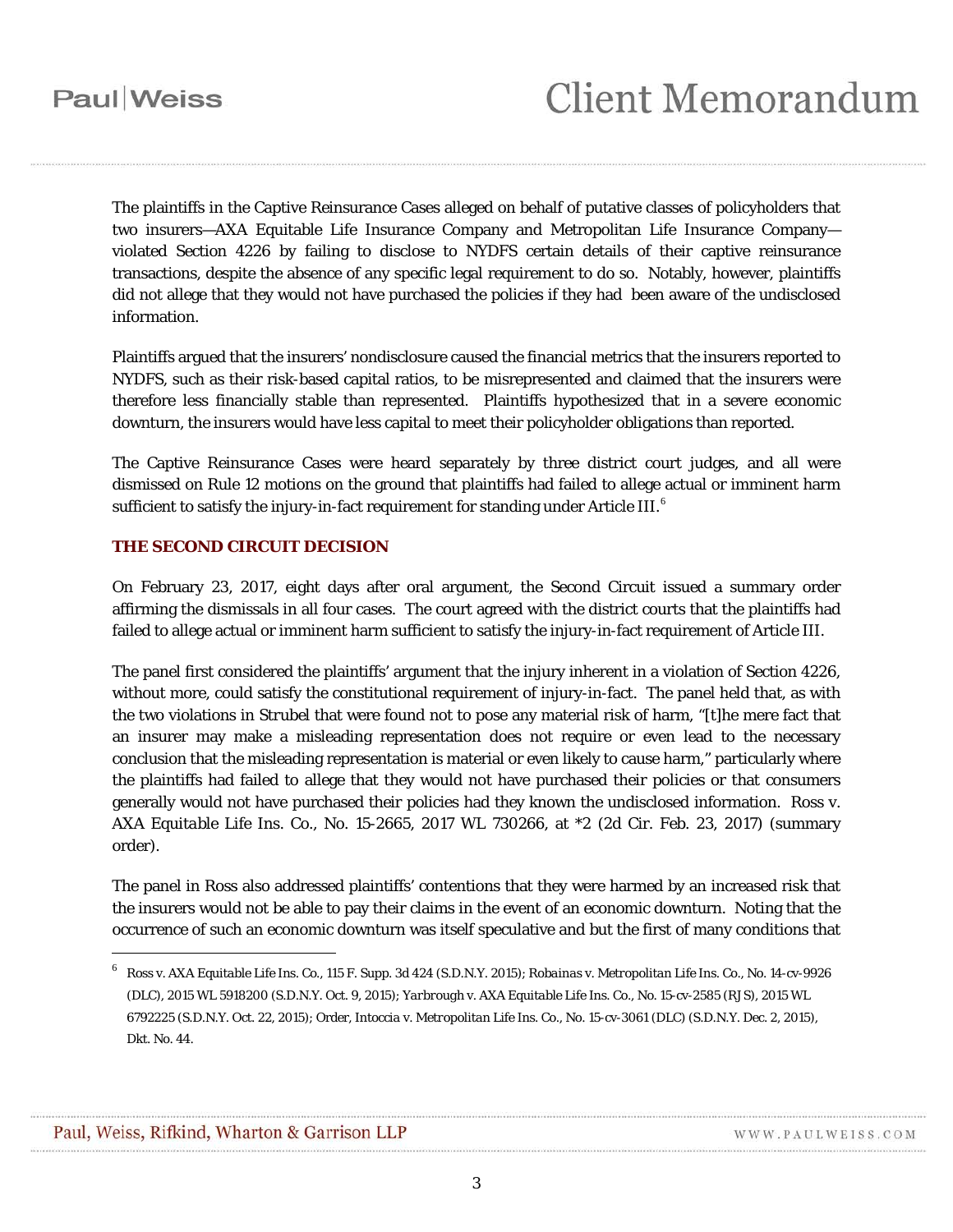## **Paul** Weiss

would need to occur in order for the insurers to default on their obligations, the Second Circuit held that the allegedly increased risk of nonpayment was too speculative to confer standing. Similarly, the Second Circuit rejected the plaintiffs' argument that the policies that they had purchased were inferior to policies that were issued by insurers who had not engaged in captive reinsurance because the value of the relevant policies is the amount that will be paid by the policy in the future, and "any injury for a possible inability of [defendants] to fully pay out the life insurance and annuity rider claims in the future is speculative and hypothetical."<sup>[7](#page-3-0)</sup>

#### **OBSERVATIONS**

The *Ross* decision grapples with a question left open by the Supreme Court in *Spokeo*, concerning the circumstances in which violations of statutory disclosure requirements confer standing. While the Second Circuit had taken up this question in reviewing a summary judgment order in *Strubel*, *Ross* extends the analysis to a motion to dismiss. Moreover, *Ross* addresses a state general anti-fraud statute carrying a potentially draconian statutory penalty, rather than one of the many federal statutes like those addressed in *Spokeo* (the Fair Credit Reporting Act) and *Strubel* (the Truth in Lending Act) that require specific disclosures to specific categories of persons. That the *Ross* panel did not find the substance of the NYDFS Report, which criticized the practices underpinning the plaintiffs' claims as posing systemic financial risk, relevant to the standing analysis also confirms that the alleged harm must be particular to the plaintiff; an alleged heightened risk to the financial system in general—even if perceived by a regulator—is not a concrete and particularized injury-in-fact. The *Ross* decision thus should encourage defendants in federal court, and particularly in the Second Circuit, to be aggressive in mounting standing challenges at the earliest possible stage—including on motion to dismiss—to lawsuits that seek statutory penalties for alleged violations of disclosure statutes but articulate no theory of injury other than a speculative risk of future harm.

\* \* \*

 $\overline{a}$ 

<span id="page-3-0"></span><sup>7</sup> *Id.* at \*3.